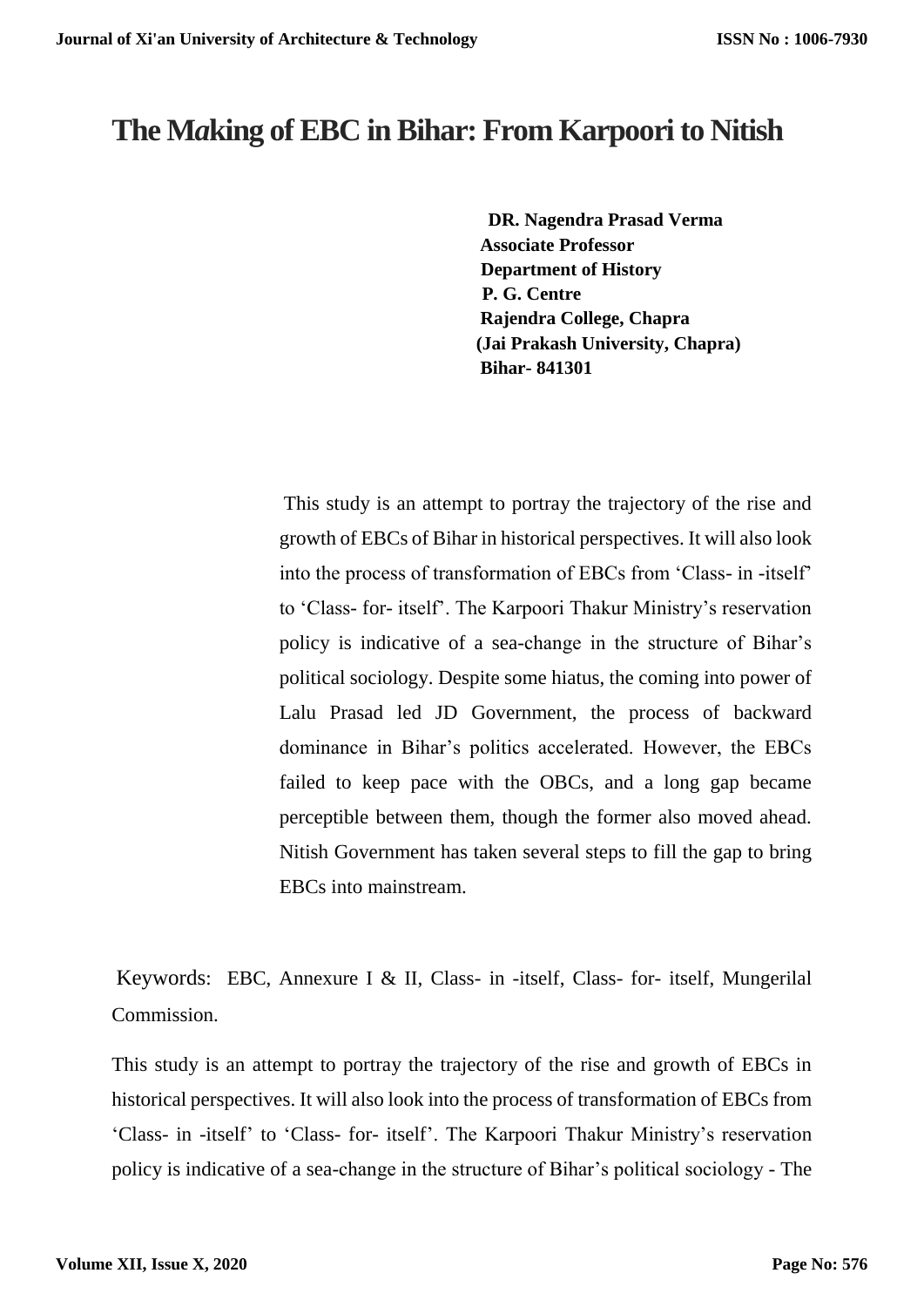Forwards or twice-born caste groups that had been dominant in Bihar since independence and before are being replaced by the Backward Castes as the dominant stratum in the state. Despite some hiatus, the coming into power of JD Government led by Lalu Prasad, the process of backward dominance in Bihar's politics accelerated. However, the EBCs failed to keep pace with the OBCs, and a long gap became perceptible between them, though the former also developed and moved ahead. Nitish Government has taken several steps to fill the gap to bring EBCs into mainstream. By this paper, sincere efforts shall be made to sketch the varied contours of EBCs from genesis to their status at present.

The Acronym "EBC " stands for Extremely Backward Classes/Castes, also called Most Backward Castes, and at present comprises of about 115 Castes. They are being known as 'Annexure-1' in Bihar, as OBCs are called 'Annexure -II'. In 1951, the Government of Bihar issued a G.O. listing the Other Backward Classes in two Annexures, for awarding post-matric scholarship etc. under a scheme launched by the Ministry of Education, the Govt. of India<sup>i</sup>: Annexure-I contained 79 castes who were deemed more backward than the 30 castes contained in Annexure-II. The first Backward Classes Commission, set up at the central level (29<sup>th</sup> January 1953) and chaired by Kaka Saheb Kalelkar, in its report submitted in 1955, had prepared a list of 2399 Backward Castes for the entire country, out of which 837 were classified as 'Most Backward'.ii The Commission, further , listed some 127 castes as backward for Bihar. Based on the report of Kaka Kalelkar commission, the Major Castes and Ethnic Groups of Bihar can be depicted with percentage of total population mentioned against their names by a Table below: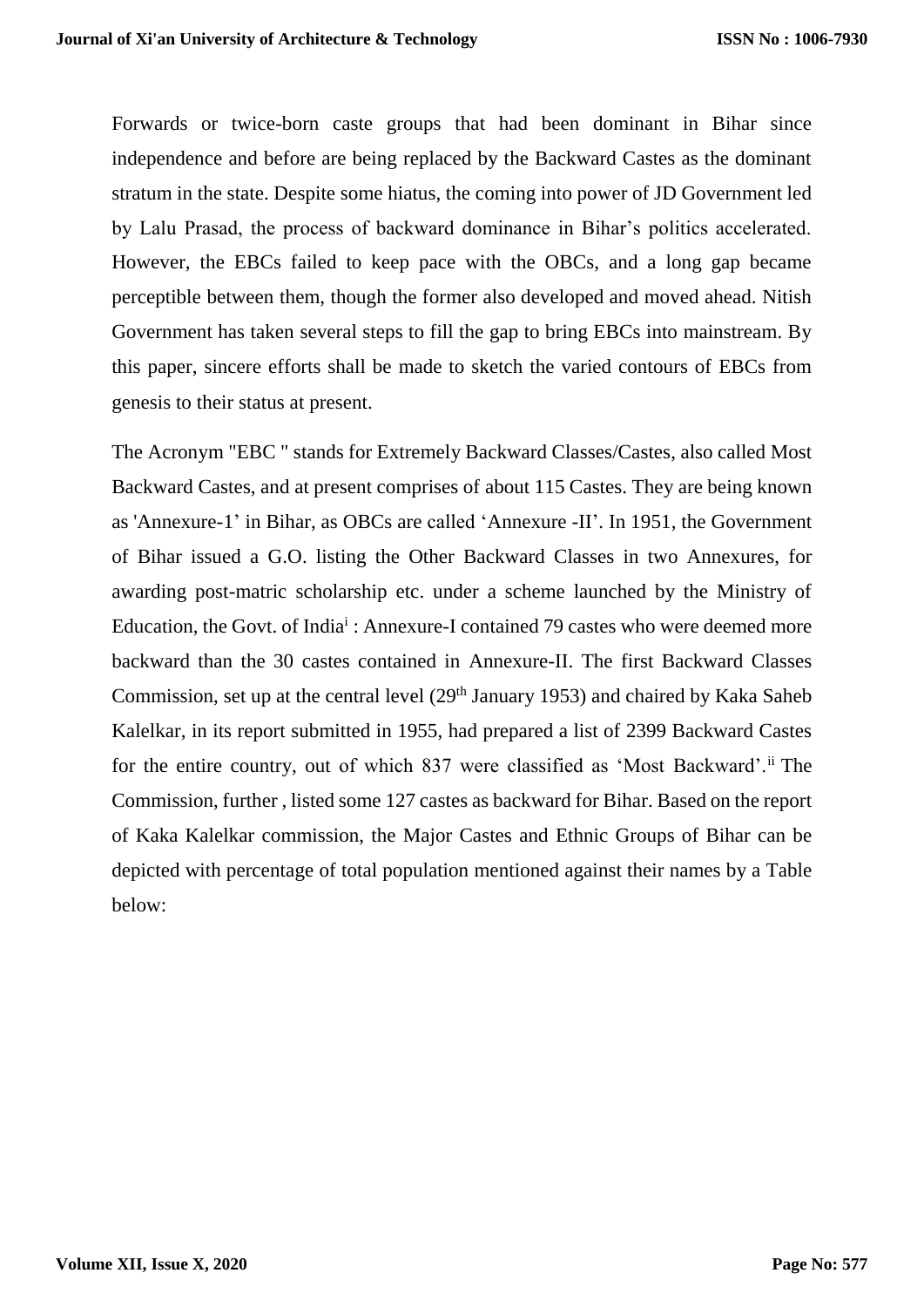| Category                | Caste/Group                  | Per<br>cent | Total<br>of |
|-------------------------|------------------------------|-------------|-------------|
|                         |                              | population  |             |
|                         |                              | $A^*$       | $B^*$       |
| Forwards /Twice-born    | <b>Brahman</b>               | 4.7         | 4.6         |
|                         | Bhumihar                     | 2.9         | 2.8         |
|                         | Rajput                       | 4.2         | 4.1         |
|                         | Kayasths                     | 1.2         | 1.2         |
|                         | <b>Total Forwards</b>        | 13.0        | 12.7        |
| <b>Upper Backwards</b>  | Bania                        | 0.6         | 0.6         |
|                         | Yadav                        | 11.0        | 10.7        |
|                         | Kurmi                        | 3.6         | 3.5         |
|                         | Koiri                        | 4.1         | 4.0         |
|                         | <b>Total Upper Backwards</b> | 19.3        | 18.8        |
| <b>Lower Backwards</b>  | Barhi                        | 1.0         |             |
|                         | <b>Dhanuk</b>                | 1.8         |             |
|                         | Hajjam                       | 1.4         |             |
|                         | Kahar                        | 1.7         |             |
|                         | Kandu                        | 1.6         |             |
|                         | Kumhar                       | 1.3         | 15.6        |
|                         | Lohar                        | 1.3         |             |
|                         | Mallah                       | 1.5         |             |
|                         | Tatwa                        | 1.6         |             |
|                         | Teli                         | 2.8         |             |
|                         | Total                        | 16.0        |             |
|                         | <b>Other Shudras</b>         | 16.0        | 15.6        |
|                         | <b>Total Lower Backwards</b> | 32.0        | 31.2        |
|                         | <b>Total Backwards</b>       | 51.3        | 50.0        |
|                         |                              |             |             |
| Muslims                 |                              | 12.5        | 12.2        |
| Bengali                 |                              |             | 2.4         |
| <b>Scheduled Castes</b> |                              | 14.4        | 13.8        |
| <b>Scheduled Tribes</b> |                              | 9.1         | 8.9         |
| <b>Grand Total</b>      |                              | 100.0       | 100.0       |

**Table-1: Major Castes and Ethnic Groups of Bihar iii**

\*Column A does not include Bengali Speakers as a separate group, while Column B does include them, with the enlarged total (100.0 per cent of population+2.5 per cent Bengali Speakers) revised to 100 per cent. Sources of Data: For specific Hindu Castes,1931 Census; for all Other ,1961 Census iv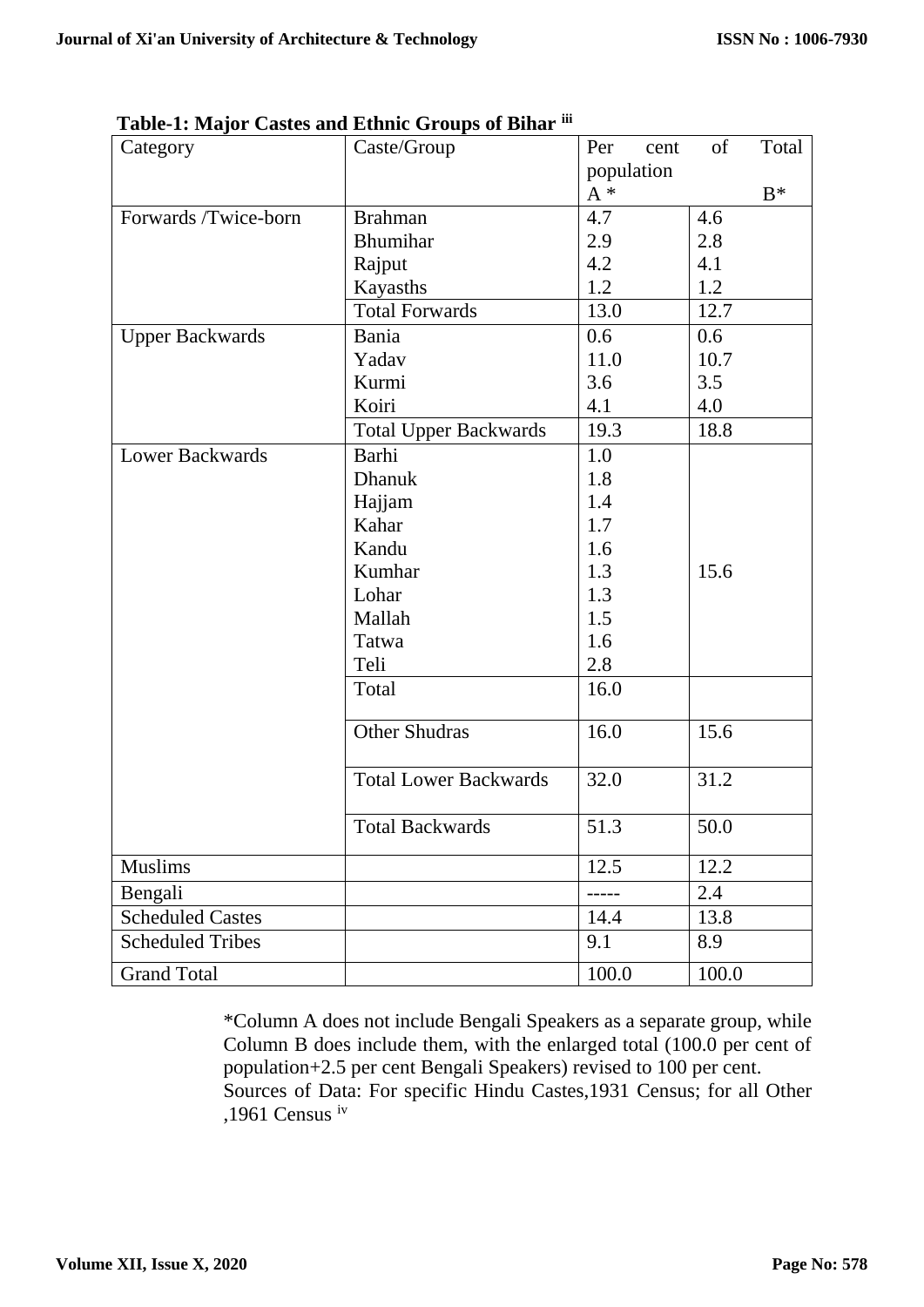To compound the confusion, the Chairman Kaka Kalelkar repudiated the whole idea of backward castes, i.e. he opposed the acceptance of caste as the basis for backwardness. Thereupon, in response to the Home Ministry letter dated August  $14<sup>th</sup>$ , 1961, <sup>v</sup> the Government of Bihar decided to continue with the list already prepared in 1951.

In 1964, the Patna High Court, in view of the Supreme Court's judgement in Balaji Vs. State of Mysore (A.I.R.1963, SC 649), declared the 1951 Bihar Government's list of Backward Classes as invalid, as it had relied on caste as the criterion of backwardness<sup>vi</sup>. In view of this, the State Government decided that the current educational benefits should be given only to such students of Other Backward Classes mentioned in the 1951 Order whose family income was below Rs. 500 per month. For admission to medical college, the income limit was fixed at Rs.250 per month.<sup>vii</sup>

Eventually the Govt. of Bihar responded to this legal rejection by appointing in December 1971 a new commission on the matter headed by Mungeri Lal. This commission submitted its final report in February 1976, settling on a new list of 128 castes - 94 of them as 'Most Backward and the rest 34 as backward castes. Essentially the 128 were the same ones as in earlier versions, augmented by some Christian groups.<sup>viii</sup>

L.R. Naik, the Member of the Mandal Commission, used the word "Depressed Backward Classes" for EBCs, in his Minute of Dissent.<sup>ix</sup> He rightly observed, "What all it connotes --- their intermingling with the Indian Society was either denied, prohibited and even segregated obviously on account of stigma of their traditional occupations, stigma of criminality, stigma of nomadism resulting in their abysmally low social status".

As a matter of fact, the EBCs of Bihar like STs are at the bottom of social hierarchy. They are mainly serving class and bulk of them are labourer, landless and destitute. Even if they had land, it is often in small quantity, infertile, un-irrigated and economically unviable. They constitute a sizable section of Bihar's population (about 32%).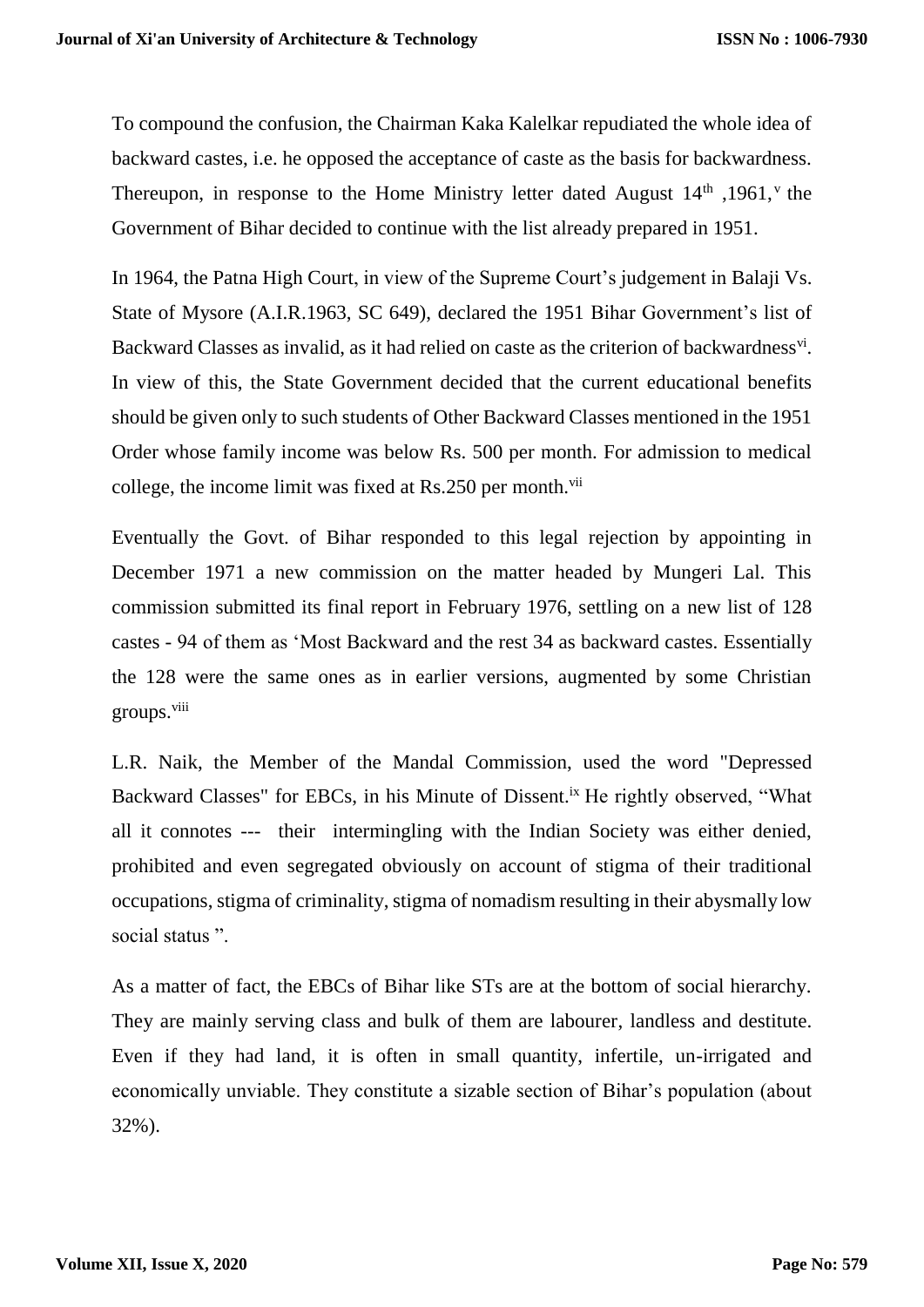# **Mungerilal Commission**

In December 1971, the Bihar Backward Classes Commission was constituted by Bhola Paswan Shastri's Government under the Chairmanship of Shri Mungeri Lal, who was a member of Bihar Legislative Council. Besides him, the commission comprised of six members. The Commission was asked to recommend measures for the betterment of OBCs along with the SCs and STs. The Mungeri Lal Commission prepared its own list of Other Backward Classes and Most Backward Classes, taking into account social status, educational backwardness, adequacy of representation in government service and adequacy of the share in trade, commerce, industry etc.

The Commission found MBCs /EBCs far behind than the OBCs. The latter group, while not as powerful in social, political or economic matters as the first four 'twice-born' caste groups (Brahmins, Bhumihars, Rajputs and Kayasthas ) in the state ,but were certainly far ahead of the MBCs.

| caste  | No. of school    | Total number | Total number   | No. of students |
|--------|------------------|--------------|----------------|-----------------|
|        | in which         | of students  | of students of | of this caste   |
|        | students of this |              | the Backward   |                 |
|        | caste study      |              | Classes        |                 |
| Yadav  | 270              | 15,805       | 5,375          | 1508            |
| Kurmi  | 190              | 14,169       | 4212           | 815             |
| Koiri  | 86               | 5,053        | 1,950          | 408             |
| Bania  | 46               | 2,697        | 1,125          | 161             |
| Teli   | 118              | 6,813        | 2,540          | 361             |
| Kumhar | 58               | 3,610        | 1,661          | 92              |
| kamar  | 61               | 3,925        | 1,548          | 110             |
| Hajam  | 196              | 13,141       | 4,613          | 300             |
| Mallah | 270              | 3,022        | 1,150          | 74              |
| Ansari | 6                | 356          | 150            | 10              |

Table- 3: Educational Status of OBCs and EBCs,1973 (Class-X)

**Note**: The total number of high schools in Bihar in 1973 was 2800.Data collected in respect of Class X in 380 High Schools.

 (Report of the Bihar Backward Classes Comission,1976), as cited from Shyama Nand Singh – *Anti Reservation Agitation in Bihar*, The Indian Journal of Political Science, Vol. 52, No.1, January -March,1991, p.29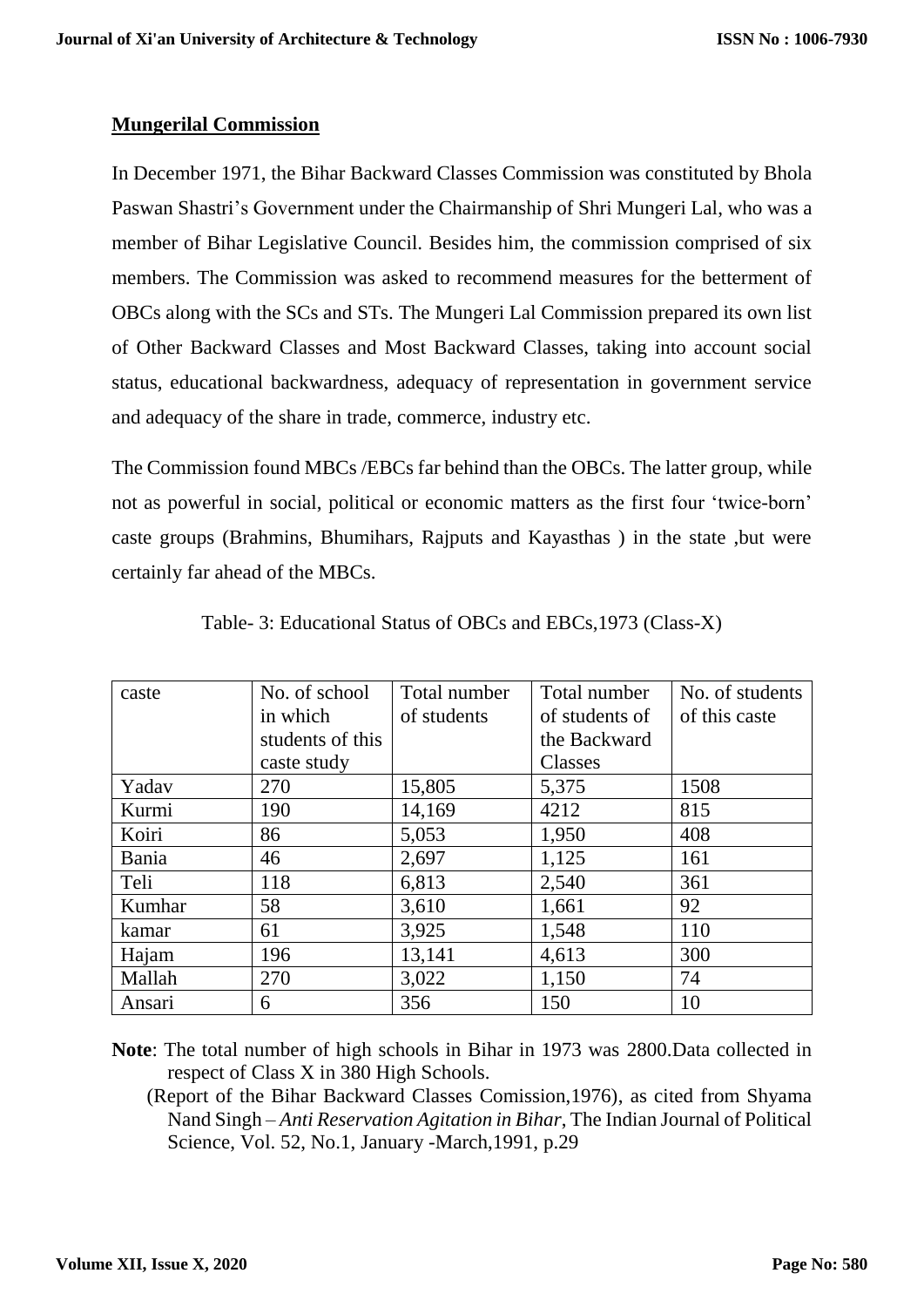The number of students of the OBCs at the College or University level was less than it was at

the School levels. This was because the drop-out rate at the School stage was higher in the case of OBCs.

The Commission raised very valid ground for reservation that would ensure adequate representation under Art. 16(4). It considered the number of employees of the various backward castes in different government Departments of Bihar and compared the standing of these castes with that of SCs, STs and others in the matter of Government employment. It cited the pattern of representation of various caste groups, i.e., SCs, STs, BCs and other in the Department of Education in Bihar as on January 1<sup>st</sup>, 1972, as shown by Table No. 4 below:

#### Table 4

Representation of the BCs in the Department of Education in Bihar as on 01.01.1972

| Category  | Total no.        | SCs /Total | STs/Total  | <b>BCs</b> /Total | Other/     |
|-----------|------------------|------------|------------|-------------------|------------|
| of Posts  | of               | Percentage | Percentage | Percentage        | Total      |
|           |                  |            |            |                   | percentage |
|           | <b>Employees</b> |            |            |                   |            |
| Class I   | 114              | 01/0.1     | 01/0.1     | O2/1.0            | 110/96.7   |
| Class II  | 414              | 03/0.8     | 06/1.5     | 04/0.9            | 401/96.8   |
| Class III | 9215             | 259/2.8    | 98/1.0     | 742/8.1           | 8182/88.1  |
| Total     | 9743             |            |            | 748               | 7.6        |

Source: Report of the Mungeri Lal Commission, Part III (Patna: Government of Bihar,1976), p.128, as cited from Shyama Nand Singh – *Anti Reservation Agitation in Bihar*, The Indian Journal of Political Science, Vol. 52, No.1, January -March,1991, p.30

From Table 4, it is obvious that in the Education Department in class I, II and III categories 96.7,96.8 and 88.1 percent posts were filled by the candidates of the upper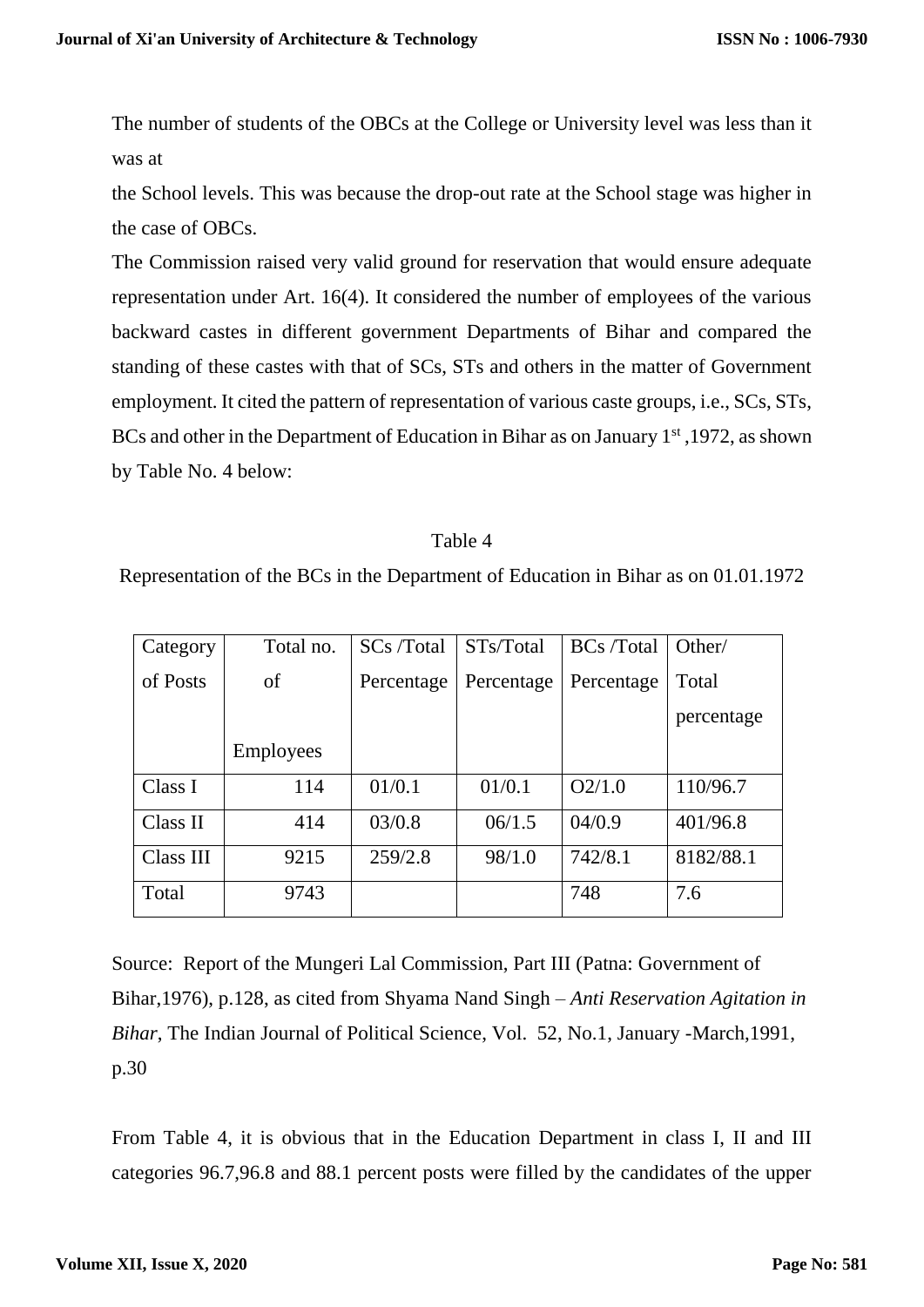castes. The SC, ST and OBCs who constitute more than 80 percent population of the state were only appointed on 3.3,3.2 and 11.9 percent posts of class 1<sup>st</sup>, 2<sup>nd</sup> and 3<sup>rd</sup> grades in 1972. In other department like the Forest Department, the backward classes accounted for 11.13 percent of the jobs. Their representation in the Department of Rural Engineering and Organisation was 8.06 percent, in the Department of Revenue and Land Reform, it was 8.3 percent; and in the Department of Supply and Commerce, it was 1.1 percent.<sup>x</sup>

In its fourth report, the Commission recommended a number of welfare measures for the upliftment of the OBCs. The most important of these measures was the recommendation that 26 percent of the vacancies in educational institutions and Government and semi- Government jobs be reserved for the OBCs and that the Backward and the Most Backward Classes be considered separately in enforcing the quotas. It based its recommendations on Articles 15(4) and 16(4) of the Constitution, which permit the state to make reservation for the advancement of any socially and educationally backward classes to ensure adequate representation in educational institutions and Government services. The Commission had made caste the basis for the award of preferential treatment. It had also found no use for the socio-economic development that had taken place in Bihar after Independence in excluding certain advanced backward castes from the list.<sup>xi</sup>

However, Yamuna Prasad Singh, one of the members of the Backward Classes Commission, (who happens to be from upper caste) rejected the final list of OBCs. Because he was against the preparation of OBCs list on the basis of caste and secondly, he opposed recommendation of reservation in the matter of promotion --- He was in favour of imparting free education, scholarships, and other facilities to students of the OBCs.<sup>xii</sup>

Here it is pertinent to quote Shyama Nand Singh, who in his paper "Anti Reservation Agitation in Bihar" rightly observed that the most backward castes were far behind in the field of education… they were denied access to educational institutions by the dominant castes in the villages. Since Independence, care has been taken to ensure their educational advancement.<sup>xiii</sup> In the context of education of SCs and STs, a number of incentives like free education, scholarship, hostel facilities and reserved seats were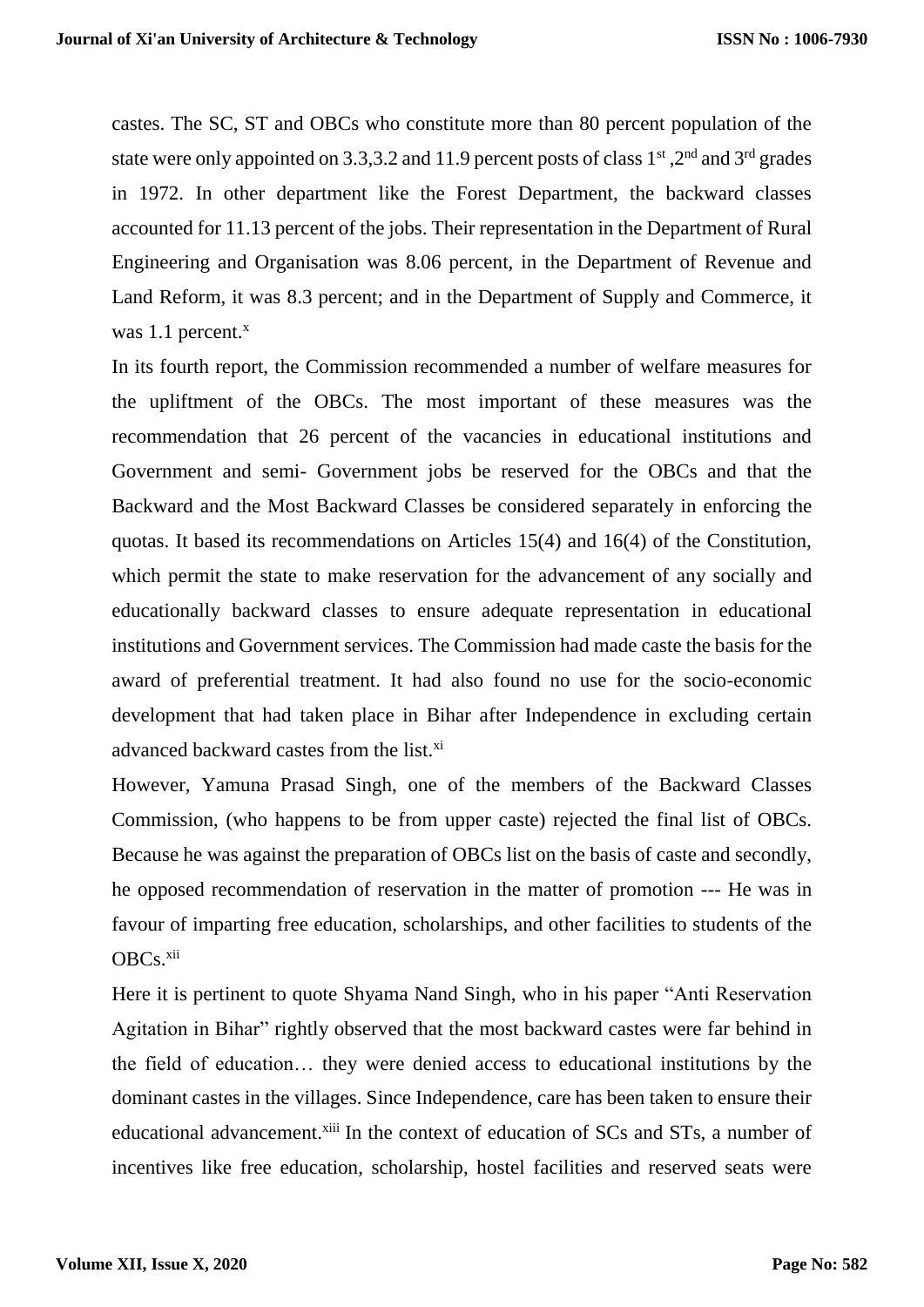provided to them. Attempts were made to ensure hundred percent enrolment of their children and retain them in different stages of education. But, unfortunately, there is around 70 to 80 percent dropout rate at the primary level. In the higher classes, particularly in Science, they are few in number. They were not enjoying the reserved seats in medical and engineering colleges. In terms of literacy rate, only 10.40 percent and 17 percent SC and ST are literate. ${}^{xiv}$  The literacy rate of all communities, excluding SC and ST, was 30.17 percent. Literacy rate among OBCs is not separately available. It may be similar to ST literacy rate.<sup>xv</sup>

# **Karpoori Thakur and Implementation of the recommendations**

The Mungeri Lal Commission submitted its report in February 1976. The then Jagannath Mishra Government did not take any action, except setting up a Financial Corporation ostensibly for backward classes.

Karpoori Thakur, who became the Chief Minister of Bihar in June 1977; pursuing the Lohia line of further mobilizing the backward castes, acted on the report and in November 1978, issued the G.O. accepting the classification of the Mungeri Lal Commission. For recruitment to jobs, it provided a reservation scheme noted below:

| <b>Other Backward Classes</b> | 08 percent |
|-------------------------------|------------|
| <b>Most backward Classes</b>  | 12 percent |
| Women                         | 03 percent |
| <b>Economically Backward</b>  | 03 percent |

Only those candidates should be given this benefits whose family income was below the minimum income limits.

(II) Reservation of 24% seats in engineering, medical and other professional institutions for students of Other Backward Classes;

(III)Grant of various other benefits like allotment of house sites, grant of scholarships, reimbursement of tuition fees, etc. to OBCs.

The announcement of 26 % reservation for posts and 24 % seats led to an open confrontation between the upper castes and the backward castes. A caste-based movement arose. There were open armed clashes, arson, and destruction. Shyama Nand Singh, in his essay "Anti reservation Agitations in Bihar" observed that the anti –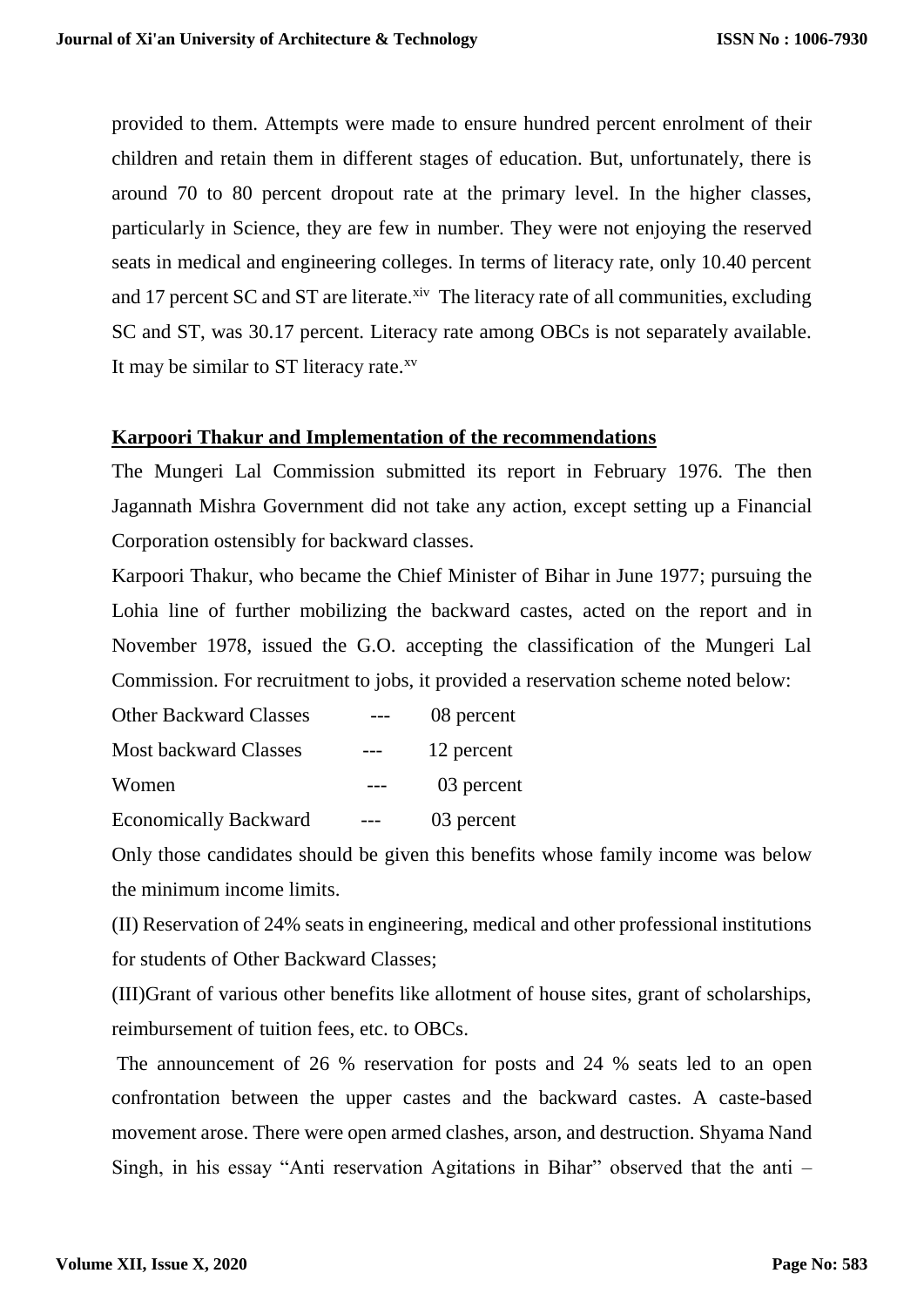reservationists belonged to a segment of society which was vocal and dominant socially and economically, and which had traditionally controlled the economic and social life of the state. The pro-reservationists consisted largely of the newly prosperous backward castes who wanted their own social and economic development.<sup>xvi</sup> The legislators too fought some for reservation and the others against it. The Janata Party was divided not only in terms of caste and region but also in terms of its constituents. Those who voted for S.N.Sinha, MP and the then President of State Unit of the Janata Party during JLP leadership contest in June 1977, continued to consider him their leader even after his defeat by Karpoori Thakur and they were vehemently opposed to reservation. Karpoori Thakur lost most of his upper caste supporters except a few socialist leaders, as the former thought that his reservation policy was an injustice to their castes.<sup>xvii</sup>

The pro- reservationists declared that the main motive behind the policy of reservation is to bring the downtrodden into the national mainstream. Government jobs give status, they imply power that is more valuable than more economic benefits. On this view also, the problem of backwardness is social, not economic.<sup>xviii</sup> The leaders of the backward classes argue that the intellectual merit and efficiency or the 'merit theory' is being used to exploit the weaker sections and deprive them of their share. There must be competition among equals and not among unequal. Competition among unequal leads to disproportionate representation to certain castes. In recent years there has admittedly been a certain loss of efficiency in Indian administration. But this can hardly be attributed to officers of the SCs, STs and OBCs, for they constitute just 10 percent of the higher echelons of the administration.

The anti – reservationists were supported by the anti-Karpoori faction of the Janata party and by the Congress (I) and other opposition parties in the Bihar Legislative Assembly. The anti-Karpoori Legislators of the Janata Legislature Party in Bihar sought relentlessly to exploit the situation for their own political ends. They were anxious to make him thoroughly unpopular and bring about a change in the leadership of the Janata Legislature Party in Bihar. The opposition parties, particularly the Congress (I) hoped to consolidate their own position among the upper castes.

Karpoori Thakur survived one challenge to his ministry in January 1979, when he was able to beat down a no-confidence motion in the Assembly. But finally, in April of the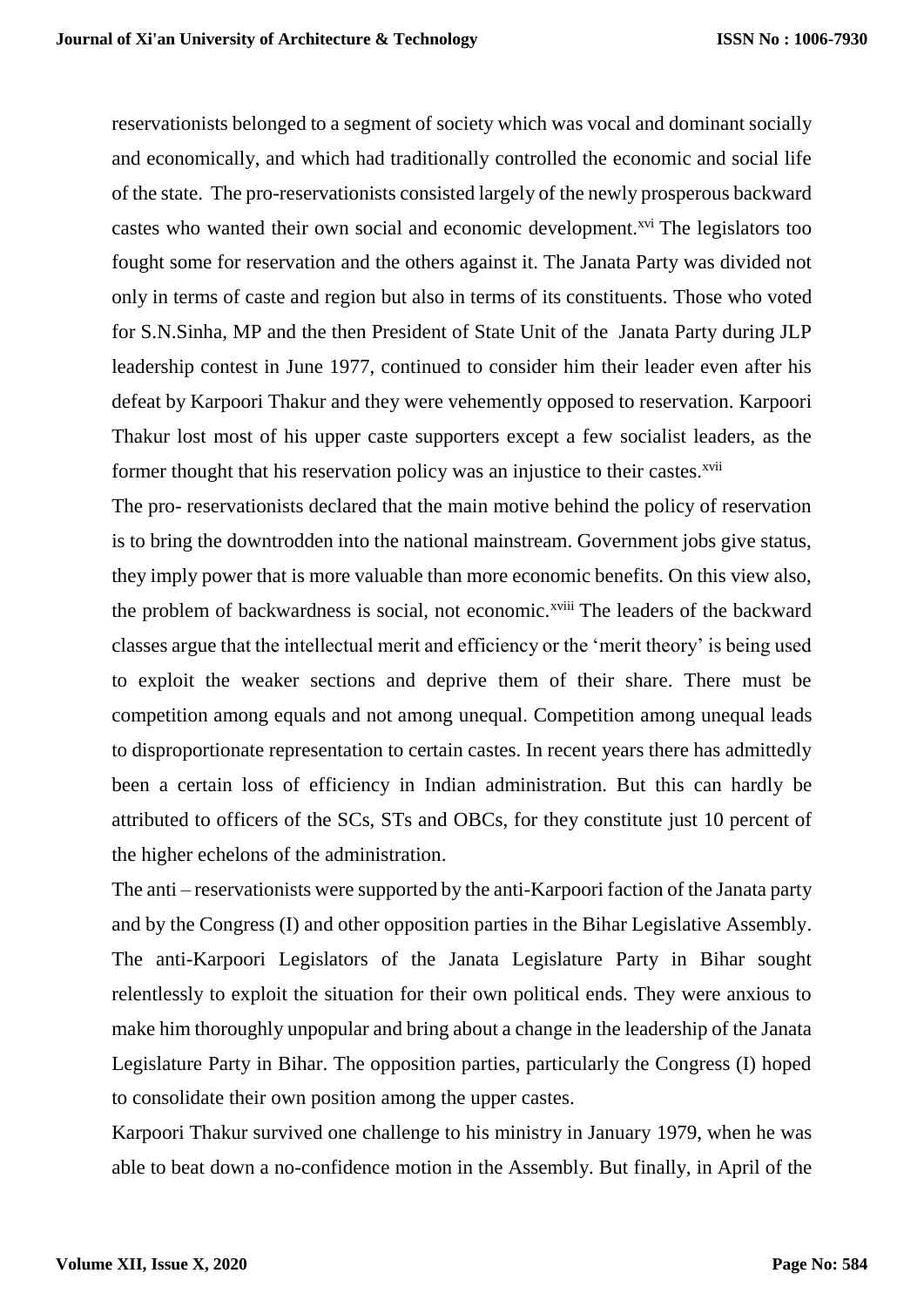same year, the combination of a Forward-Harijan alliance in the Assembly and at the national -level, Jana Sangh-BLD conflict within the Janata Party brought down the Thakur Government. It was succeeded by a ministry headed by Ram Sundar Das, a SC, but dominated by the same combination of Forwards and Jana Sanghis that had defeated the Thakur Government. Thus, the shift from Forward to Backward control at the ministerial level under Karpoori Thakur was in the end a short-lived one, but the underlying trends continued to remain in favour of the Backwards. Harry W. Blair observed about the social change of Bihar in the late 1970s,

> "There is little doubt that Bihar is in process of undergoing its third major social, economic and political change in this century. Sachhidanand Sinha, who led the struggle culminating in the separation of Bihar from Bengal in 1912, could be said to be the creator of Modern Bihar. Sri Krishna Sinha, who shepherded the province into independence and through its first decade and a half thereafter, could be described as the creator of a Forward Raj in Bihar. And Karpoori Thakur may be well turn out to have been the creator of a Backward Raj."xix

A controversy was created over the procedures to be adopted in implementing the reservation policy. The relevant notification said, simply, that the procedure would be the same as the one being followed in the case of the Scheduled Castes and the Scheduled Tribes. This was misconstrued that OBCs candidates would be debarred from competing for the general vacancies. This, according to the leaders of the backward castes, was tantamount to granting 56 percent reservation to the upper castes. Many recruiting agencies also misconstrued the provision for reservation as prescribing the upper limit for the intake of OBCs candidates. In July 1979, therefore, the Das Ministry made it clear that the reservation percentage indicated the minimum quota, not the maximum and that the candidates of the backward classes selected on merit should not be shown against the quota reserved for the backward classes.<sup>xx</sup>

## **Mandal Effects and EBCs**

Manish K. Jha and Pushpendra in his book "Governing Caste and Managing Conflict - Bihar, 1990-2011" coined the phrase 'Caste Social' to 'Caste Political' and observed that 'What changed during the 1990s was the transformation of caste social into caste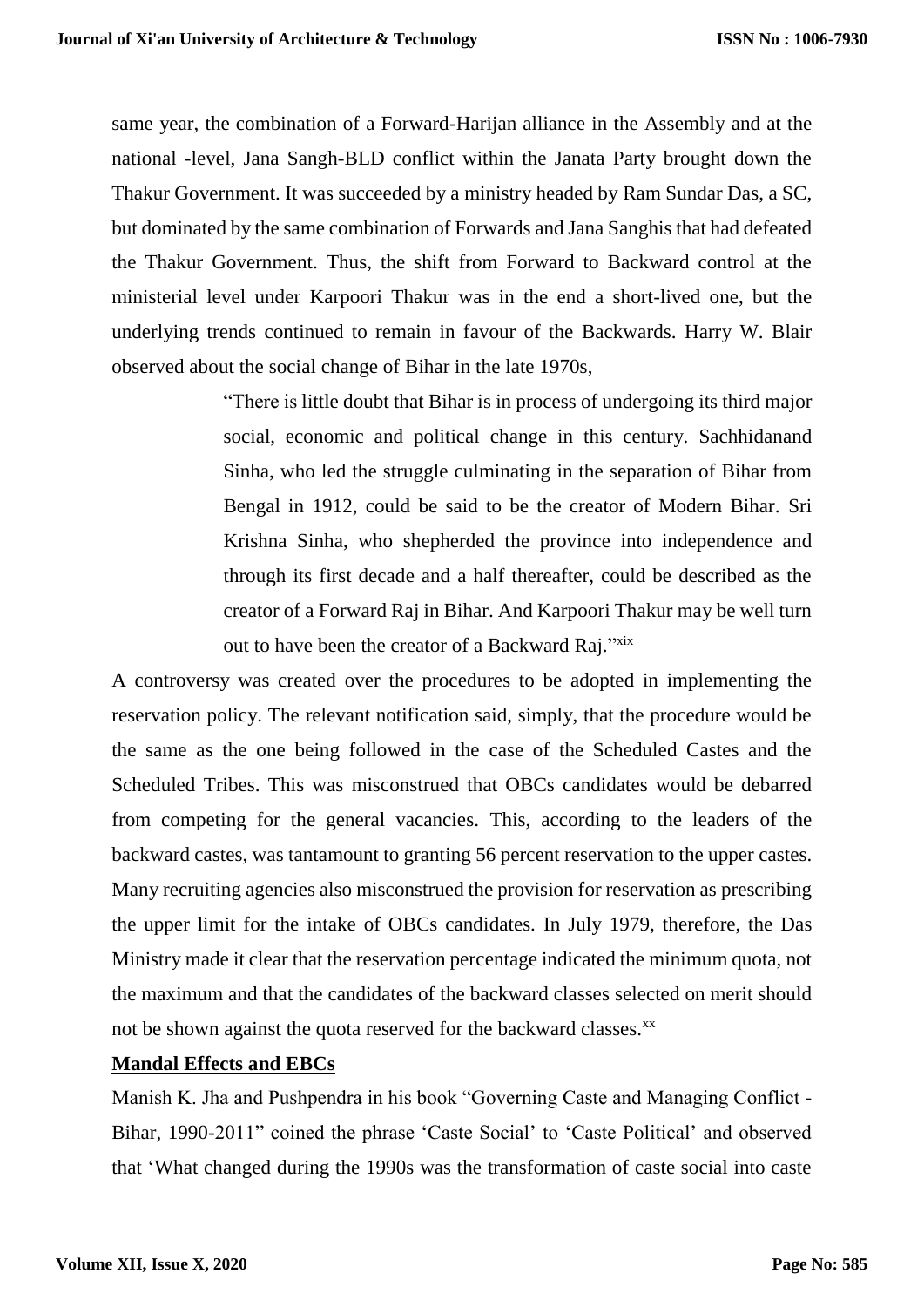political'.<sup>xxi</sup> In little less than four decades since the adoption of the Constitution, establishment of democracy, electoral representation, and the first general elections in the country, caste transformed into a political category. However, for EBCs, Ambedkar's prophecy in 1949<sup>xxii</sup>that Indians would live with the dichotomy of political equality exercised through the 'one person-one vote' principle on the one hand, and gross inequality in social and economic sphere, in turn compromising the political equality in the long run is looming large.

The Congress party ruled over Bihar continuously until the 1990, except for brief periods in the late 1960s and late 1970s. It was the rule of the upper sections of the society, both caste wise and class wise, notwithstanding the fact that some of its chief ministers belonged to the OBC, SC and Muslim communities. With the formation of Janata Dal government in 1990, under the leadership of Lalu Prasad marked the ushering of a new era for the rise and consolidation of backward castes politics in Bihar. Immediately after coming to power and forming government in 1990, Lalu Prasad annulled 3% reservation provided for economically weaker sections under karpoori formula and reduced the women quota to 2**%** from 3%xxiii and thus ,increased the quota for OBCs from 20 per cent to 27 per cent; the law in this regard came in force in 1992. Accordingly, he increased quotas for EBCs in government jobs from 10 per cent to 14 per cent. After the bifurcation of Bihar (creating a separate state, Jharkhand), it was further increased to 18 per cent. He also provided political space and position to several leaders belonging to EBCs.

The JD government, under Lalu prasad in 1993, also passed the Bihar Panchayati Raj Act which reflected this new formula in the grass-roots-level institutions in similar proportion. For the backward classes, 10 % seats were reserved: for the EBCs, 14% and 2% for women.xxiv

Sanjay Kumar (by quoting Sinha, A.-*Nitish Kumar and the Rise of Bihar*, Delhi-2011: Penguin India) observed about Lalu Prasad<sup>xxv</sup>:

> He was quite aware that Mandal and the revised Karpoori formula combined could at best bring few thousand jobs to the State's OBCs in a year, which could only create a very tiny oasis in the desert of OBC disability …The novelty and uniqueness of Lalu was that he took Mandal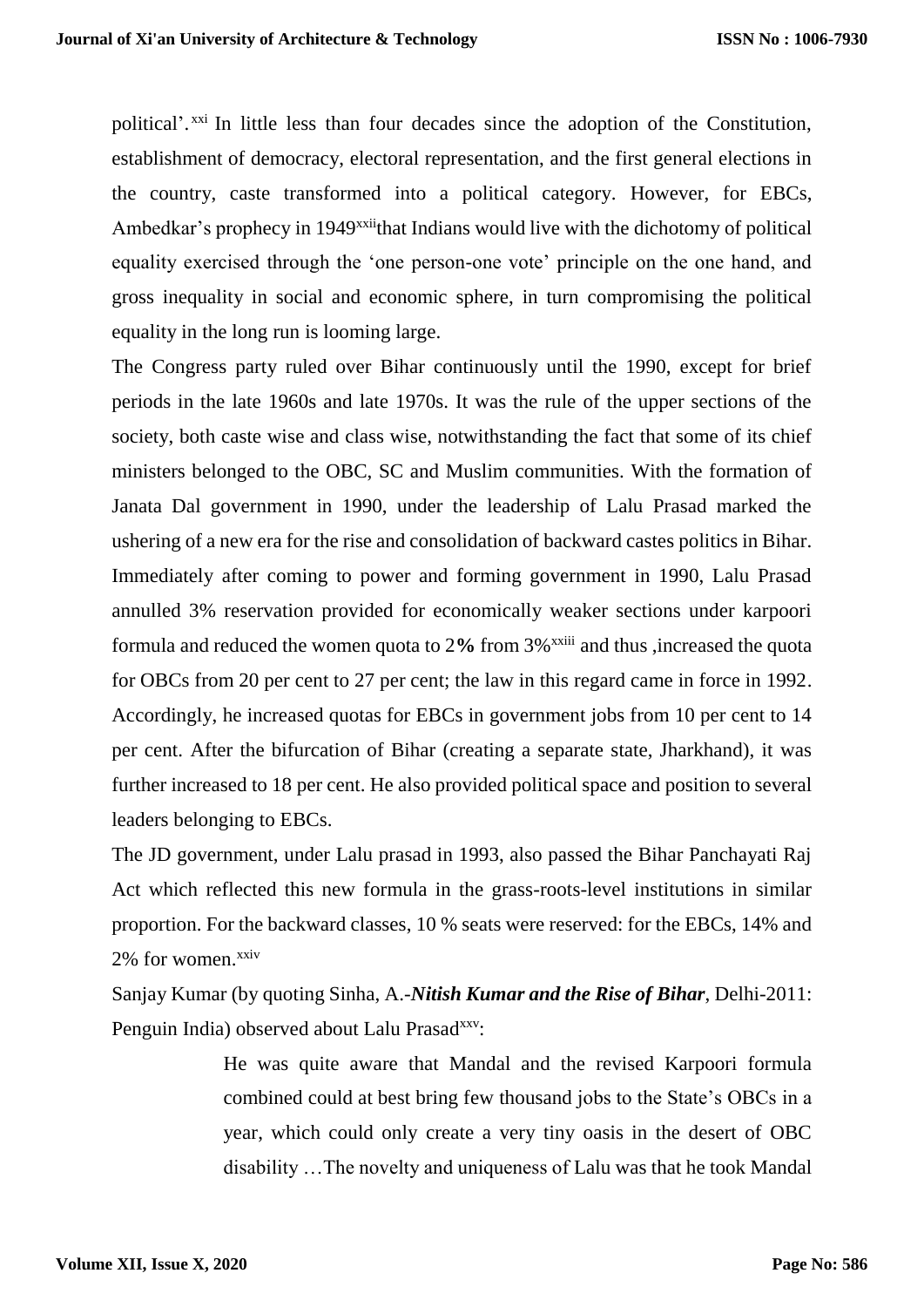beyond quota jobs; he converted it into psychological machine. Through his decisions, speeches, appearances, and public behaviour he was able to portray himself as apna admi, "one of our own" to the masses. The only other politician of Bihar before him who had been identified by the poor as 'apna admi' was Karpoori Thakur, Lalu went beyond Karpoori … He depicted his election and tenure as Chief Minister as a triumph of the downtrodden, making them feel it was actually gharib raj, rule of the poor…

# **The Making of EBCs under Nitish Government**

The OBCs coalition forged during Mandal agitation and in the elections thereafter could not be maintained for long and internal contradictions along with rival political aspirations started showing signs of fissures in the unity. The limits of 'popular sovereignty' of Lalu's regime were obvious and political mobilisation of other-than-Yadav-OBCs started taking shape. xxvi The group which was feeling left out was a heterogeneous caste group of EBCs who make up 32 per cent of the population and they had less than 5 per cent representation in the Bihar assembly. This heterogeneous category of EBC castes now called for rallying together under another dominant backward-caste leader and flag. It was this call that provided political space for Nitish Kumar, a Kurmi caste leader and Lalu's old comrade-in-arm. In 1994, Nitish Kumar defected from Lalu, and together with George Fernandes, formed Samata Party.

 The rallying point of this mobilisation became the EBC caste group who are often referred by the upper castes and even by OBCs as pachpania (an assortment of various lower castes).<sup>xxvii</sup> Due to their geographical dispersal, lack of numerical strength of their individual castes and heterogeneity, they were never in a position to make claim on government and politics of the state.<sup>xxviii</sup> Nitish Kumar had assiduously worked to bring together a coalition of Kurmis, Koeris, EBCs, lower Muslims (Pasmanda) and Mahadalits and the upper-caste and business-community support-base of his party's coalition partner, BJP. Finally, in November 2005 assembly elections, EBCs consolidated their votes in alliance with lower caste Muslims and upper castes and RJD regime was replaced by the JD(U)-BJP coalition. Widening of caste representation in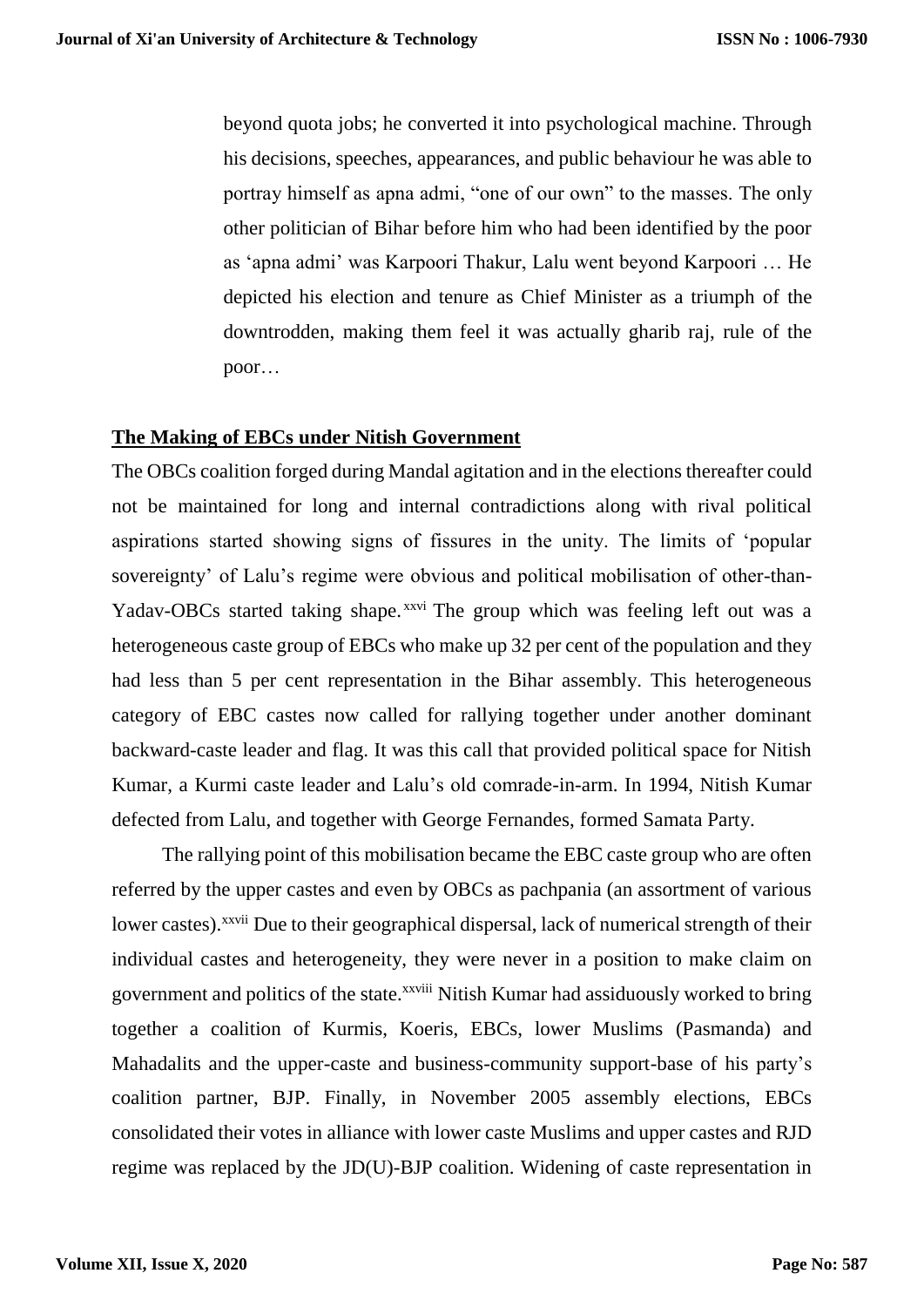the Assembly initiated by Lalu-Rabri led governments further deepened with Nitish Kumar's governing strategy to include the lowest among the backward castes and community.

 The state Cabinet on January 12, 2006 approved the decision to promulgate Bihar Panchayati Raj Amendment Ordinance,2006, to amend the Panchayati Raj Act,1993, for extending quota facility to EBCs and Women in the Panchayat bodies. Accordingly, the NDA government decided to give EBCs and women 20 percent and 50 percent reservation facility respectively in the three-tier local bodies -District Boards, Panchayat Samitis and Gram Panchayats.<sup>xxix</sup> After the 2006 Panchayat elections, the state had more than 2,60,000 elected representatives in these PRIs comprising Mukhiyas (chairpersons of GPs) and ward members; Sarpanches (elected heads of Gram Katchahries at GPs) and panches; Pramukhs (chairpersons of Panchayat Samitis) and Panchayat Samiti members; Adhyakhas (chairpersons of ZPs) and ZP members. From amongst the EBC category, 1,464 were elected as Mukhiyas, 18,901 as Gram Panchayat Members and 1,464 as Sarpanchs and 18,900 as panchas. xxx This deepening of representational politics further reorganised power equation at village and municipal ward levels; and has initiated far-reaching consequences for assertion by another stratum of backward castes in the politics of the state.

 The Bihar Cabinet in December 2016 announces 50% reservation in judicial services xxxi. Aspirants belonging to EBCs will get 21 per cent reservation, OBCs 12 per cent, SCs 16 per cent and STs 1 per cent. 35 per cent quota has been reserved for women belonging to all categories.

The Bihar government on 15 May 2018 approved a scheme for providing financial assistance to candidates belonging to the EBCs who crack the civil service preliminary tests conducted by the UPSC and the state public service commission. The scheme - "Mukhyamantri Atyant Pichhda Varg Civil Seva Protsahan Yojana" - was approved at a meeting of the cabinet chaired by Chief Minister Nitish Kumar. "Under the scheme, EBC candidates cracking the civil services PT conducted by UPSC will be provided a grant of Rs one lakh while those from the social group clearing the preliminaries held by the BPSC will be given Rs 50,000", Prem Singh Meena, Secretary, department of welfare of OBCs/EBCs, told reporters.<sup>xxxii</sup>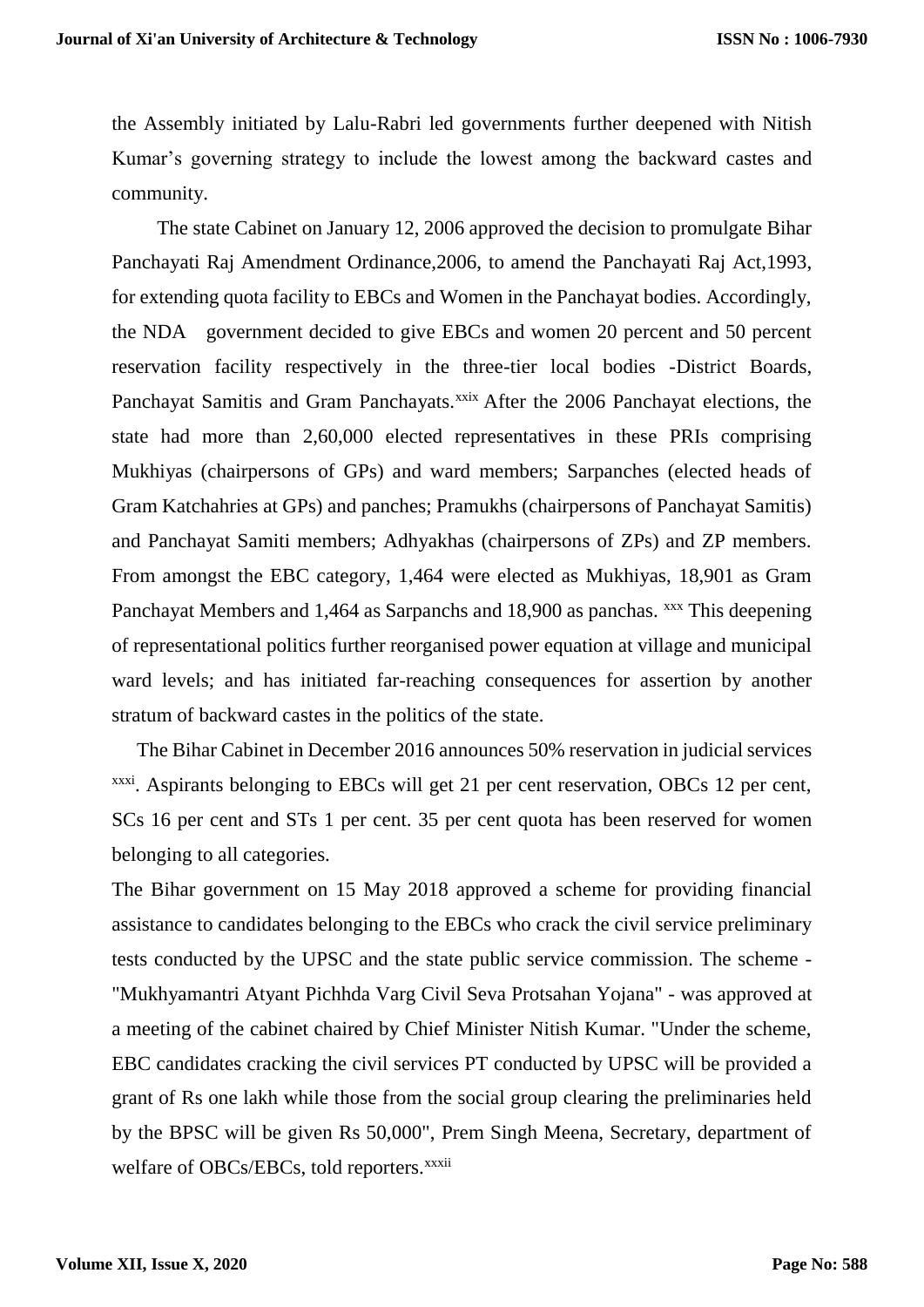The state Government on 29 January 2020 reworked three schemes to benefit the EBCs, including payment of Rs.10 lakh to the willing entrepreneurs from these sections to start their choice business Ventures.<sup>xxxiii</sup>The cabinet approved the proposal to increase the range of annual family income from the existing Rs.1.50 lakh to Rs. 2.50 lakh for the EBC students to make the post-matric scholarship available to them. Under the third scheme, the hostels for EBC students would now be constructed in six more districts – Lakhisarai, Samastipur, Darbhanga, Khagaria, Siwan and Vaishali. Giving the details of the scholarship and hostel related schemes, welfare department secretary Prem Singh Meena said at present 2 lakh EBC students belonging to families with Rs. 1.5 lakh annual family income were getting the post-matric scholarships. With the increase in the income bracket to Rs. 2.50 lakh, there would be 25% more beneficiaries. Meena also said under the Jannayak Karpoori Thakur Chhatravas Yojana, Hostels for the EBC students have been constructed in 28 districts, of which those in 26 districts had already become functional, and two other hostels were nearing completion. The bed capacity of each hostel is 100. All these measures consolidated rank and file of EBCs.

# **Expansion by Inclusion**:

 From 2005 onwards 17 more castes have been included in the EBC list and five have been deleted and added in the SC list. The following Castes have been added and deleted from the EBCs list vide Resolution No. with date mentioned against their names: xxxiv

| Caste                               | Serial No. | <b>Resolution No. with Date</b> |
|-------------------------------------|------------|---------------------------------|
| 1. Badhai                           | 113        | 2844, dated 12.06.2009          |
| 2. Patwa                            | 114        | 2845, dt 12.06.2009             |
| 3. Kamar , i.e., Lohar and Karmakar | 115        | 1170, dt.25.03.2010             |
| 4. Kanu/Halwai                      | 02         | 1169, dt25.03.2010              |
| 5. Devhar                           | 116        | 3799, dt 21.06.2010             |
| 6. Samari Vaishya                   | 117        | 3799, dt15.12.2011,             |
| 7. Kaithal Vaishya/ kathbania       | 110        | 5617, dt05.04.2013              |
| 8. Haluwai                          | 118        | 7920, dt 20.05.2013             |
| 9. Laheri                           | 121        | 19313, dt20.12.2013             |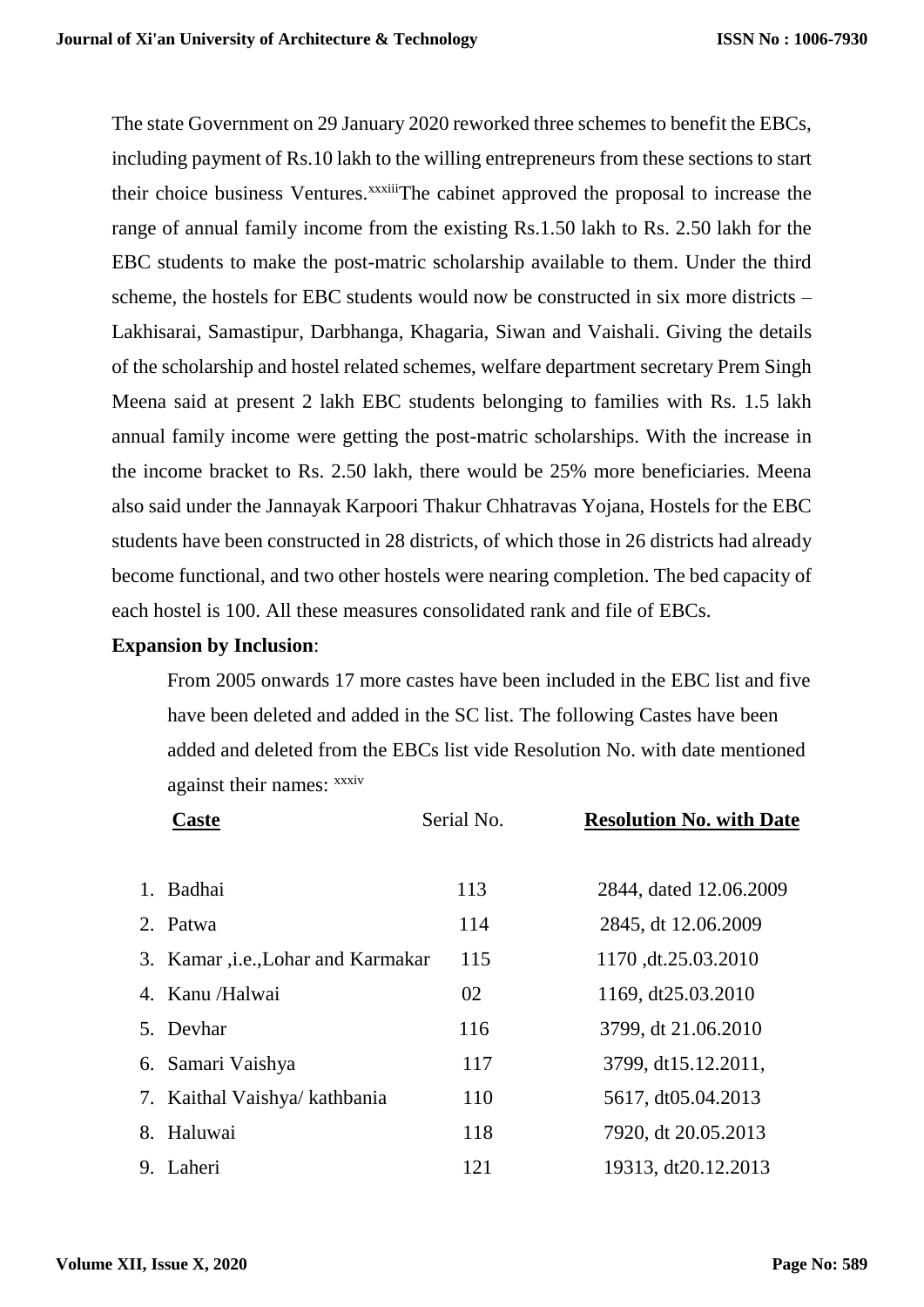| 10. Pairgha/Parihar                                | 119 | 19314, dt20.12.2013  |  |  |
|----------------------------------------------------|-----|----------------------|--|--|
| 11. Jagga                                          | 120 | 19316, dt20.12.2013  |  |  |
| 12. Kulhaiya                                       | 123 | 2654, dt24.02.2014   |  |  |
| 13. Rajbansi (Risia/ Desia or Polia)               | 122 | 2655, dt 24.01.2014  |  |  |
| 14. Awadh Bania                                    | 124 | 15308, dt10.11.2014  |  |  |
| 15. Barai/Tamouli (Chaurasia)                      | 125 | 6136, dt 22.04. 2015 |  |  |
| $16.$ Teli                                         | 126 | 6137, dt.22.04.2015  |  |  |
| 17. Dangi                                          | 127 | 9533, dt.01.07.2015  |  |  |
| <b>Deleted Castes with Resolution No. and Date</b> |     |                      |  |  |
|                                                    |     |                      |  |  |

| 1. Surhia        | 64    | 653, dt.22.02.20071  |
|------------------|-------|----------------------|
| 2.Gour/Gonr      | 24&27 | 695, dt28.02.2007    |
| 3.Khatwe         | 19    | 17891, dt.28.12.2012 |
| 4. Tanti (Tatwa) | 33    | 9532, dt.01.07.2015  |
| 5. Naiyaa        | 43    | 6135, dt22.04.2015   |

### **Notes & References:**

<sup>i</sup>. Blair, Harry w - Rising Kulaks and Backward Classes in Bihar, Social Change in the late 1970s, Economic and Political weekly, Volume 15, No.2, January 12,1980, p.64; Also, Mandal Commission Report, Vol. IV Chapter VI, P.157

ii. 21st Annual Report 2008-09, National Commission for Backward Classes, Trikoot-1, Bhikaiji Cama Place, New Delhi- 110066, p.-7

iii. Blair, Harry w - Rising Kulaks and Backward Classes in Bihar, p.65

iv . Ibid.

-

v . The Home Ministry, the Govt. of India, had informed the State Governments that they may draw up their lists of Backward classes as the lists recommended by the Kaka Kalelkar Commission had not been accepted.

vi . Blair, Harry w - Rising Kulaks and Backward Classes in Bihar, p.65

vii. Government of India Report of the Backward Classes Commission (first part), Volume-1, Chapter-

II (2.20)

1980, P.6.

viii. Blair, Harry w - Rising Kulaks and Backward Classes in Bihar, p.65

<sup>ix</sup>. Government of India Report of the Backward Classes Commission (Second part), Volume-VII, 1980,Page 229